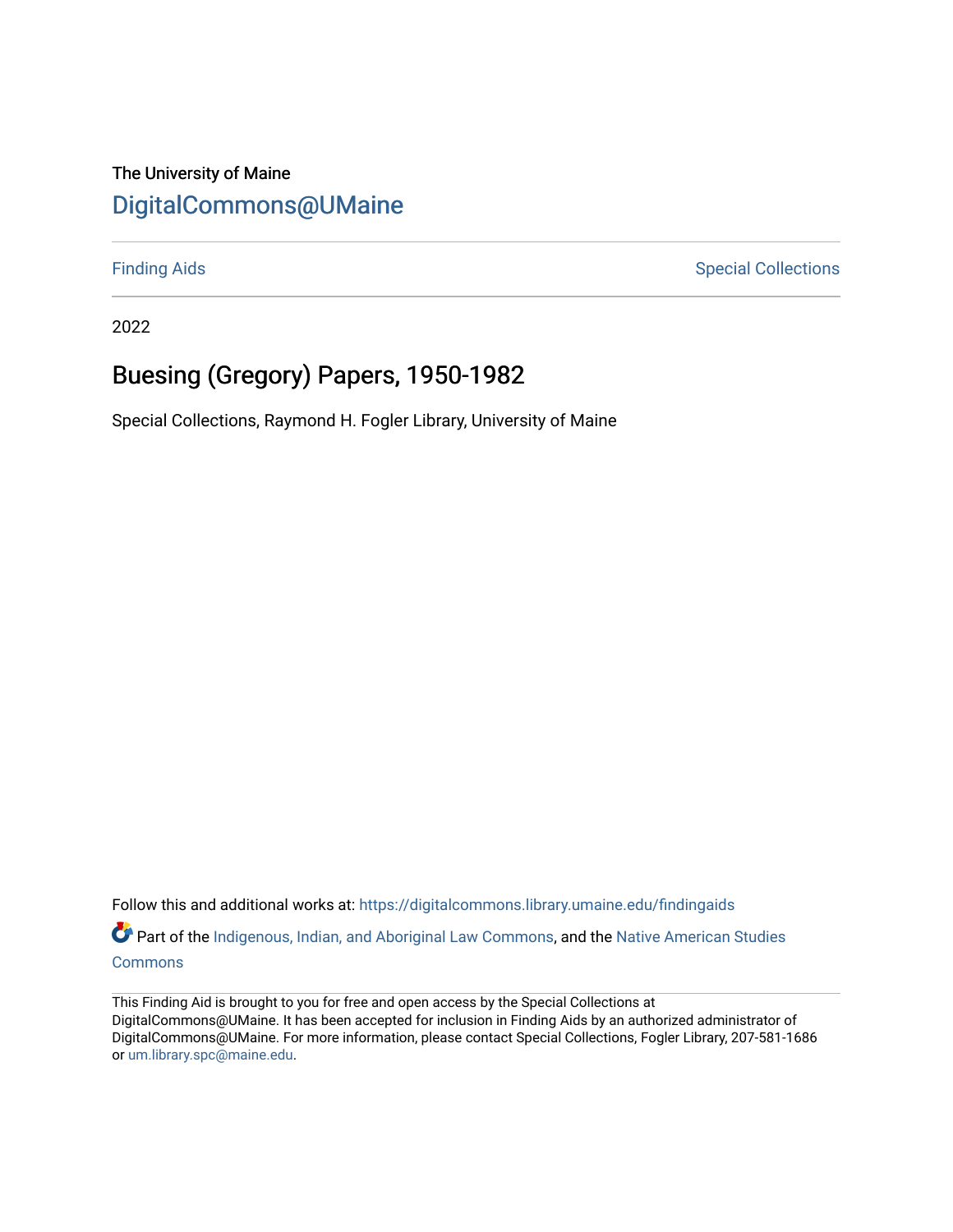

# Buesing (Gregory) Papers

This finding aid was produced using ArchivesSpace on April 04, 2022. Finding aid written in English. Describing Archives: A Content Standard

Raymond H. Fogler Library Special Collections

5729 Raymond H. Fogler Library University of Maine Orono, ME 04469-5729 Business Number: 207-581-1686 URL: <http://www.library.umaine.edu/speccoll>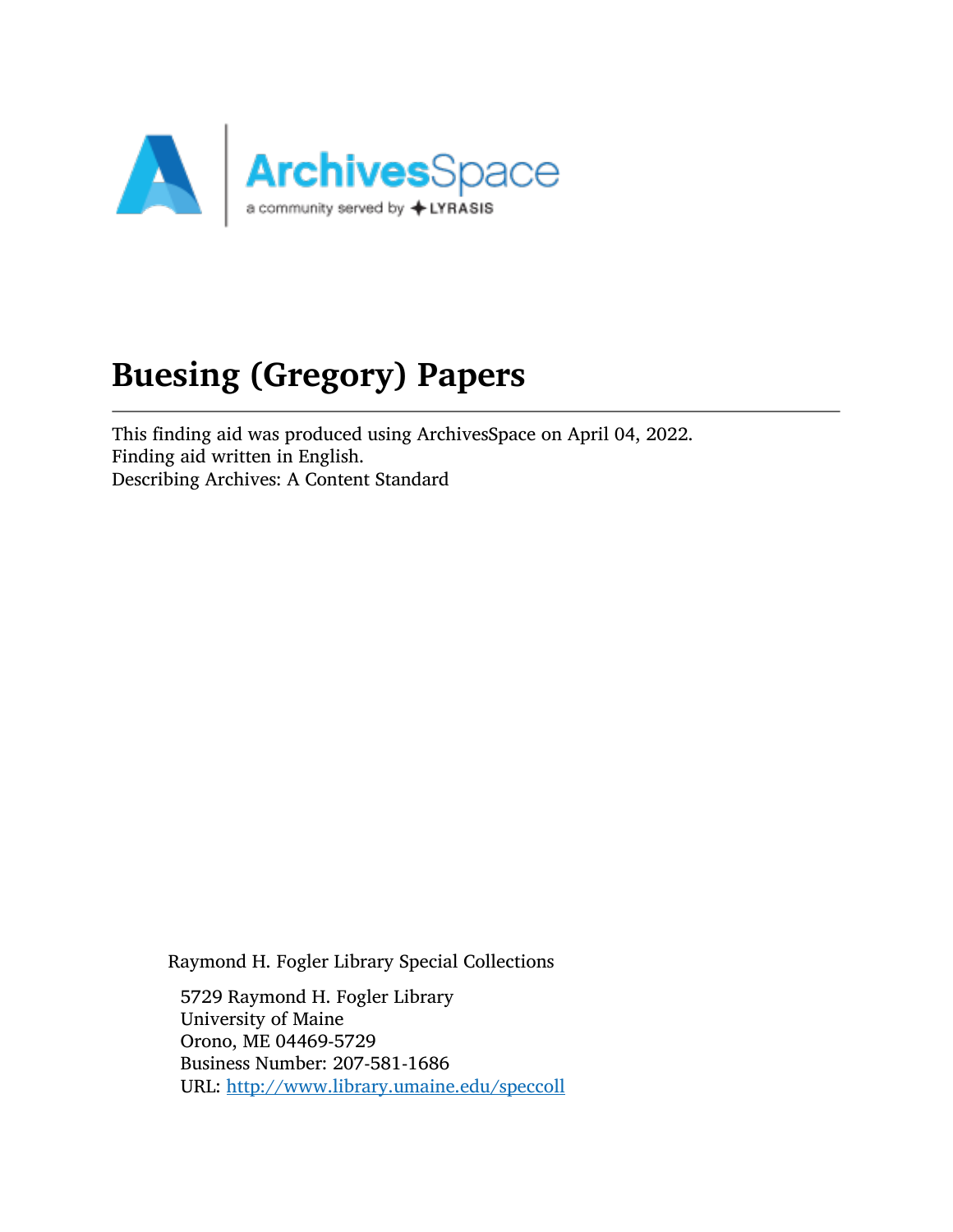# <span id="page-2-0"></span>**Table of Contents**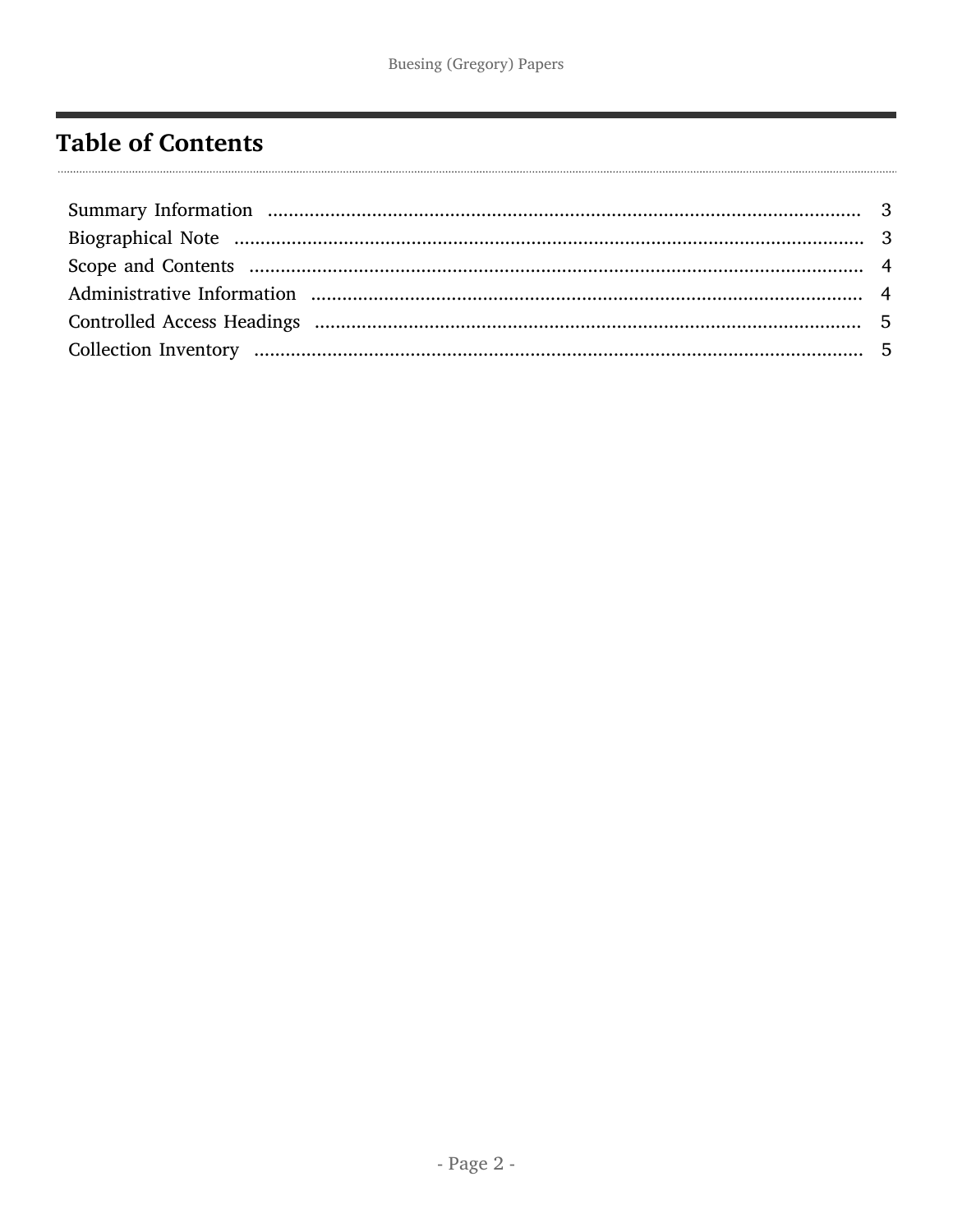## <span id="page-3-0"></span>Summary Information

| <b>Repository:</b>              | Raymond H. Fogler Library Special Collections |
|---------------------------------|-----------------------------------------------|
| Creator:                        | Buesing, Gregory                              |
| Title:                          | <b>Gregory Buesing Papers</b>                 |
| ID:                             | SpC MS 1793                                   |
| <b>Date [inclusive]:</b>        | 1950-1982                                     |
| <b>Physical</b><br>Description: | 4 linear feet (4 boxes)                       |
| Language of the<br>Material:    | English                                       |

#### Preferred Citation

Gregory Buesing Papers, SpC MS 1793, [Box No.], [Folder No.], Raymond H. Fogler Library Special Collections Department, University of Maine, Orono, Maine

^ [Return to Table of Contents](#page-2-0)

# <span id="page-3-1"></span>Biographical Note

Born in 1947, Gregory Buesing has worked professionally in public service, non-profit management, fundraising, advocacy, and law. In 1967 he began as an advocate for Native American communities primarily in the Northeastern United States, holding positions in tribal and community organizations in Maine, and at the Federal Regional Council in Boston. He practiced law in Boston for a decade, first clerking for the Chief Judge of the U.S. Court of Appeals for the First Circuit in 1983-4, and then representing public, non-profit, commercial, and individual clients.

Buesing holds a bachelor's degree from Wesleyan University in Middletown, Connecticut, an MBA from the University of Maine at Orono, and a JD from Northeastern University School of Law, and is a former member of the Massachusetts and California bars. (excerpted from https://theorg.com/org/new-horizons/org-chart/gregory-buesing; accessed 4/4/2022).

^ [Return to Table of Contents](#page-2-0)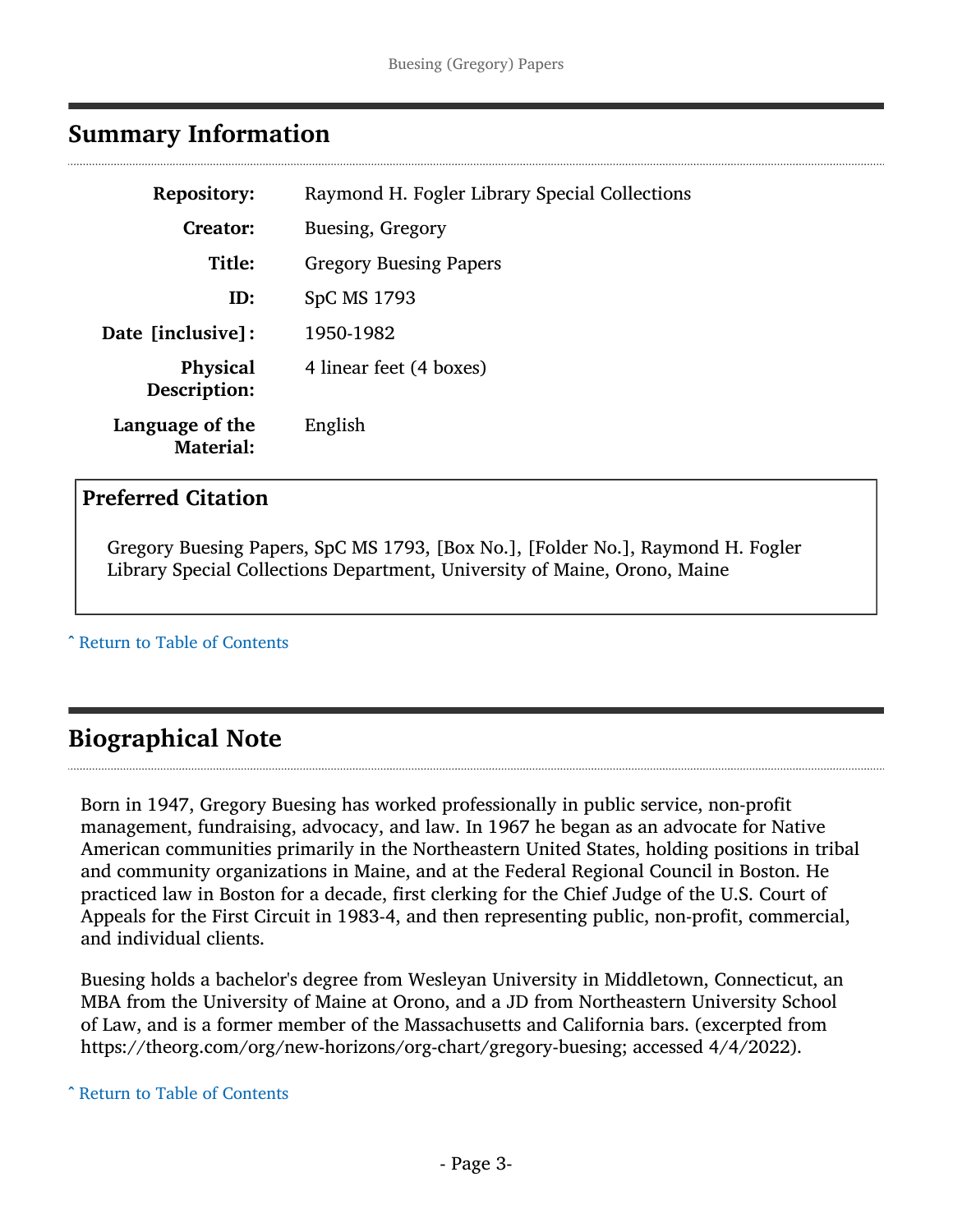# <span id="page-4-0"></span>Scope and Contents

Papers, 1950-1982, collected by Gregory Buesing. Contains documents and clippings, as well as newsletters, newspapers, application documents, and conference proceedings pertaining to the Native American tribes of Maine.

^ [Return to Table of Contents](#page-2-0)

# <span id="page-4-1"></span>Administrative Information

#### Publication Statement

Raymond H. Fogler Library Special Collections

5729 Raymond H. Fogler Library University of Maine Orono, ME 04469-5729 Business Number: 207-581-1686 URL: <http://www.library.umaine.edu/speccoll>

#### Conditions Governing Access

Kept at Fogler Library's offsite storage facility. One week's notice required for retrieval.

#### Conditions Governing Use

Rights assessment remains the responsibility of the researcher.

The University of Maine has already entered into a formal Memorandum of Understanding with the Penobscot Nation to manage donations of original documents about Penobscot culture and history (MOU), but has not yet reached similar agreements with Maine's other three Wabanaki tirbes, including the Passamaquoddy Tribe (Indian Township and Pleasant Point), the Houlton Band of Maliseets, and the Aroostook Band of Micmacs. It is the intent that Special Collections will hold and mangage the Gregory Buesing Papers in the spirit of the MOU with respect to all four of the Wabanaki tribes in the State of Maine, both recognizing the importance of indigenous input and decisions about their language, hisotry, culture, and tribal government documents and extending these cooperative working relationships and understandings based on mutual trust and respect.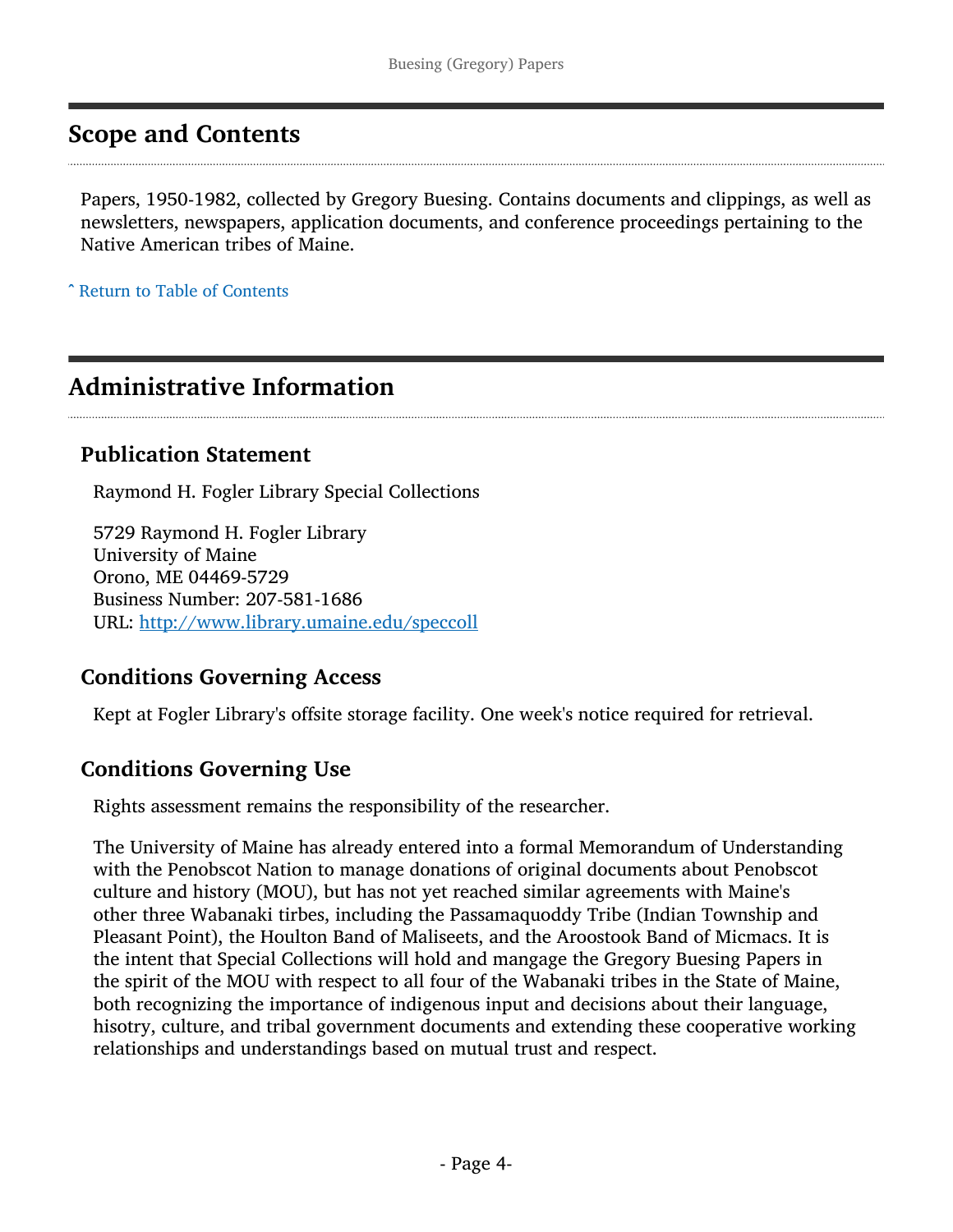### Immediate Source of Acquisition

Donated by Gregory Buesing, August 20, 2021.

# Processing Information

The collection was organized by the donor and that order was kept. Material was transferred to appropriate archival folders and boxes and entered into ArchivesSpace.

^ [Return to Table of Contents](#page-2-0)

# <span id="page-5-0"></span>Controlled Access Headings

- Abenaki Indians
- Indians of North America -- Maine
- Native Americans
- Clippings
- Newsletters
- Proceedings
- Passamaquoddy Tribe
- Penobscot Nation
- Mi 'Kmaq Nation
- United States Commission on Civil Rights. Maine Advisory Committee
- Maine. Department of Indian Affairs
- Diocesan Bureau of Human Relations Services
- Wigwam

# <span id="page-5-1"></span>Collection Inventory

| Title/Description                                         | <b>Instances</b> |          |
|-----------------------------------------------------------|------------------|----------|
| Detailed inventory - electronic copy available on request | Box 1            | Folder 1 |
| Baseline Data, 1950-1968                                  | Box 1            | Folder 2 |
| Newspaper clippings, 1960-1967                            | Box 1            | Folder 3 |

#### General

Assembled for 1967 DBHRS/UUSC/Wesleyan University summer project. Note, some of the news clips that were inventoried in this section are contained in Folder 16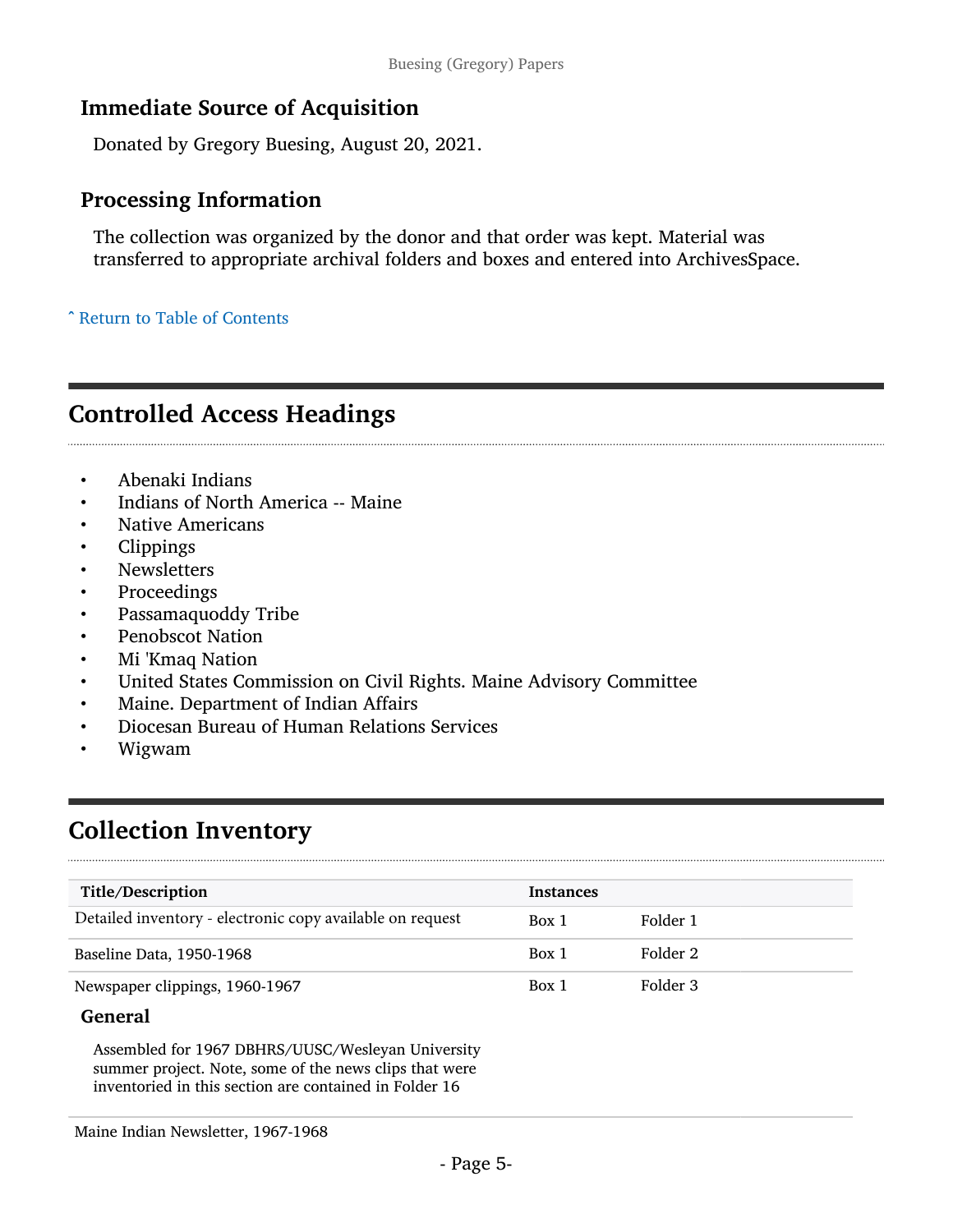#### Buesing (Gregory) Papers

|                                                                                                                                                                                                                                                                                             | Box 1 | Folder 4            |  |
|---------------------------------------------------------------------------------------------------------------------------------------------------------------------------------------------------------------------------------------------------------------------------------------------|-------|---------------------|--|
| Passamaquoddy Development, Passamaquoddy Joint Tribal<br>Council, 1967-1979                                                                                                                                                                                                                 | Box 1 | Folder 5            |  |
| <b>General</b>                                                                                                                                                                                                                                                                              |       |                     |  |
| Includes some Penobscot and Maine Department of<br>Indian Affairs materials.                                                                                                                                                                                                                |       |                     |  |
| The Wigwam Weekly/Wigwam/Wigwamsis August 1968-May<br>1969, 1968-1969                                                                                                                                                                                                                       | Box 1 | Folder <sub>6</sub> |  |
| The Wigwam Weekly/Wigwam/Wigwamsis, June 1969-<br>January 1970                                                                                                                                                                                                                              | Box 1 | Folder 7            |  |
| Passamaquoddy Tribe Meeting Materials, 1969                                                                                                                                                                                                                                                 | Box 1 | Folder <sub>8</sub> |  |
| General                                                                                                                                                                                                                                                                                     |       |                     |  |
| In the late summer of 1969 Buesing began drafting<br>minutes for several tribal bodies that met primarily at<br>Indian Township. Note the Wigwam includes minutes<br>and meeting summaries from various tribal government<br>bodies starting in 1968 and continuing through October<br>1969 |       |                     |  |
| Remarks of BIA Commissioner Bennett, 1969-02                                                                                                                                                                                                                                                | Box 1 | Folder 9            |  |
| Passamaquoddy Development, 1968-1970                                                                                                                                                                                                                                                        | Box 1 | Folder 10           |  |
| <b>General</b>                                                                                                                                                                                                                                                                              |       |                     |  |
| Many of the news clips inventoried in this section are<br>included in the binders described in Folders 15 and 16                                                                                                                                                                            |       |                     |  |
| Passamaquoddy Protests and Policy Statements, 1969-1970                                                                                                                                                                                                                                     | Box 1 | Folder 11           |  |
| State of Maine Policies and Activities Relating to Maine<br>Tribes, 1968-1969                                                                                                                                                                                                               | Box 1 | Folder 12           |  |
| Maine Department of Indians Affairs after appointment of<br>Gov. John Stevens and Commissioner, 1971-1974                                                                                                                                                                                   | Box 1 | Folder 13           |  |
| Maine Department of Indian Affairs: The Beaver Tale, 1975                                                                                                                                                                                                                                   | Box 1 | Folder 14           |  |
| <b>General</b>                                                                                                                                                                                                                                                                              |       |                     |  |
| Publication of the Maine Department of Indian Affairs<br>and Health and Welfare. This seems to relate to the<br>alcoholism prevention grant proposal in Folder 13.                                                                                                                          |       |                     |  |
| Passamaquoddy Newspaper Clippings, 1960-1968                                                                                                                                                                                                                                                | Box 1 | Folder 15           |  |
| <b>General</b>                                                                                                                                                                                                                                                                              |       |                     |  |
| This volume includes materials listed in Folder 3 that<br>were made available to summer volunteers. It annears                                                                                                                                                                              |       |                     |  |

were made available to summer volunteers. It appears to be the first attempt to organize newspaper clippings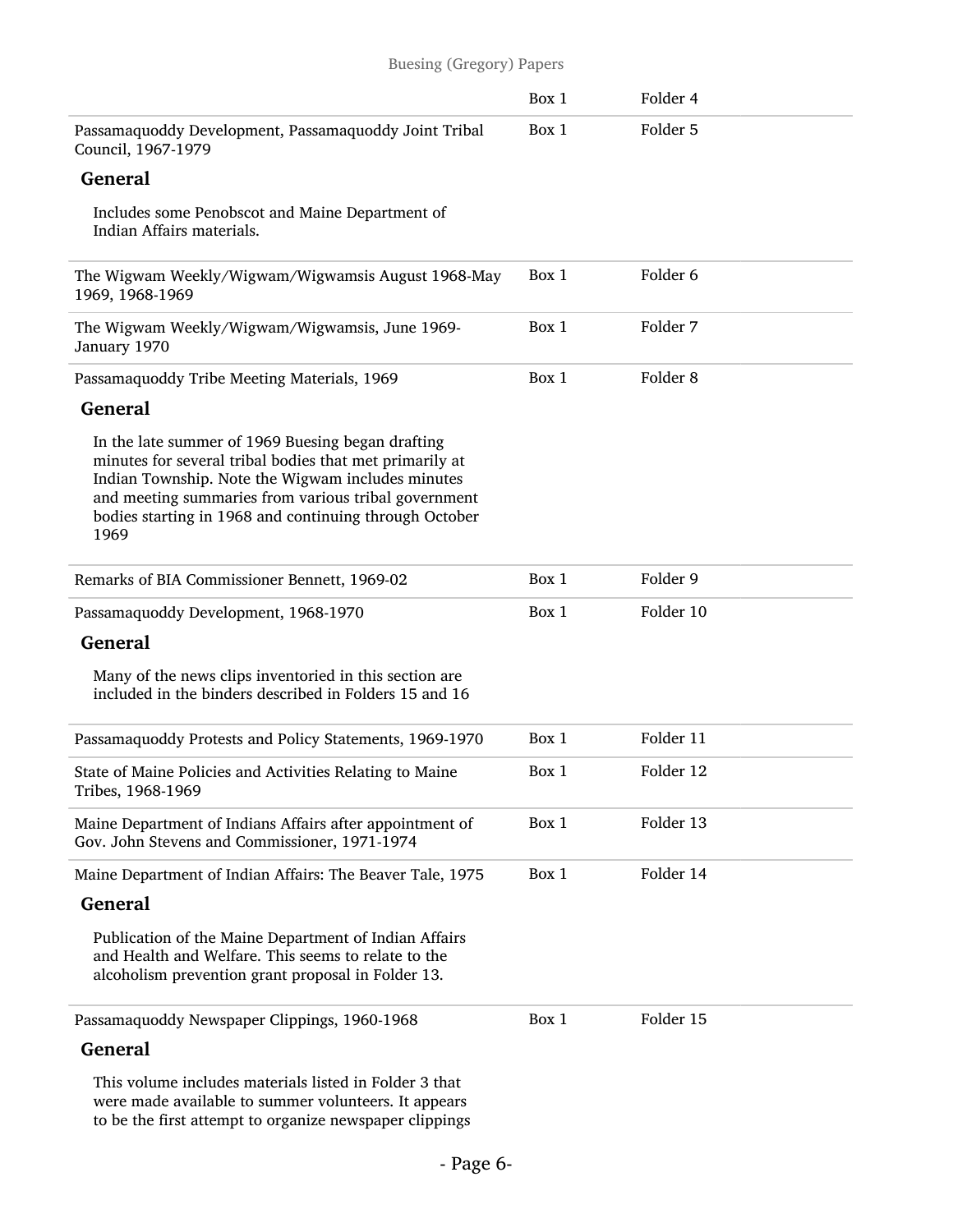| Passamaquoddy Newspaper Clippings, (folder 1 of 4),<br>1960-1969                                                                                                                                                                                              | Box 1 | Folder 16           |
|---------------------------------------------------------------------------------------------------------------------------------------------------------------------------------------------------------------------------------------------------------------|-------|---------------------|
| <b>General</b>                                                                                                                                                                                                                                                |       |                     |
| Includes the original clippings that are in Folder 15<br>plus others. Also includes the same five-page index with<br>additional handwritten notations. (Some of the clippings<br>have become separated from their original backing as<br>glue has dried out.) |       |                     |
| Passamaquoddy Newspaper Clippings, (folder 2 of 4),<br>1960-1969                                                                                                                                                                                              | Box 1 | Folder 17           |
| Passamaquoddy Newspaper Clippings, (folder 3 of 4),<br>1960-1969                                                                                                                                                                                              | Box 1 | Folder 18           |
| Passamaquoddy Newspaper Clippings, (folder 4 of 4),<br>1960-1969                                                                                                                                                                                              | Box 1 | Folder 19           |
| Passamaquoddy: Wabanaki Bilingual Education Program,<br>1974-1979                                                                                                                                                                                             | Box 1 | Folder 20           |
| Passamaquoddy Tidal Power Project, 1979                                                                                                                                                                                                                       | Box 1 | Folder 21           |
| Passamaquoddy, Penobscot, Maliseet and Micmac<br>Collaboration, the Memremcook Conference, TRIBE, Inc., and<br>Related Initiatives, undated                                                                                                                   | Box 2 | Folder 1            |
| Canadian First Nation Policy, 1967-1969                                                                                                                                                                                                                       | Box 2 | Folder <sub>2</sub> |
| Memremcook Conference Planning, April 22, 1969-July 13,<br>1969                                                                                                                                                                                               | Box 2 | Folder <sub>3</sub> |
| Memremcook Conference Documents, July 14-18, 1969                                                                                                                                                                                                             | Box 2 | Folder 4            |
| Memremcook Conference Implementation Efforts: TRIBE,<br>1969-1971                                                                                                                                                                                             | Box 2 | Folder 5            |
| Memremcook Conference: Frederick Pratson and Land of the<br>Four Directions, 1969                                                                                                                                                                             | Box 2 | Folder <sub>6</sub> |
| Proposal to Use Maliseet and Micmac to Meet University<br>Language Requirements, 1975-1976                                                                                                                                                                    | Box 2 | Folder 8            |
| Religious, Academic and Advocacy Agency Involvement,<br>1951-1984                                                                                                                                                                                             | Box 2 | Folder 9            |
| Ecumenical Collaborations (1951-1966); and the Formation of<br>the Division of Indian Services of Diocese of Portland (under<br>Neil Michaud), 1951-1968                                                                                                      | Box 2 | Folder 10           |
| DBHRS (Diocesan Bureau of Human Relations Services),<br>Division of Indian Services, (under Lou Doyle), 1968-1970                                                                                                                                             | Box 2 | Folder 11           |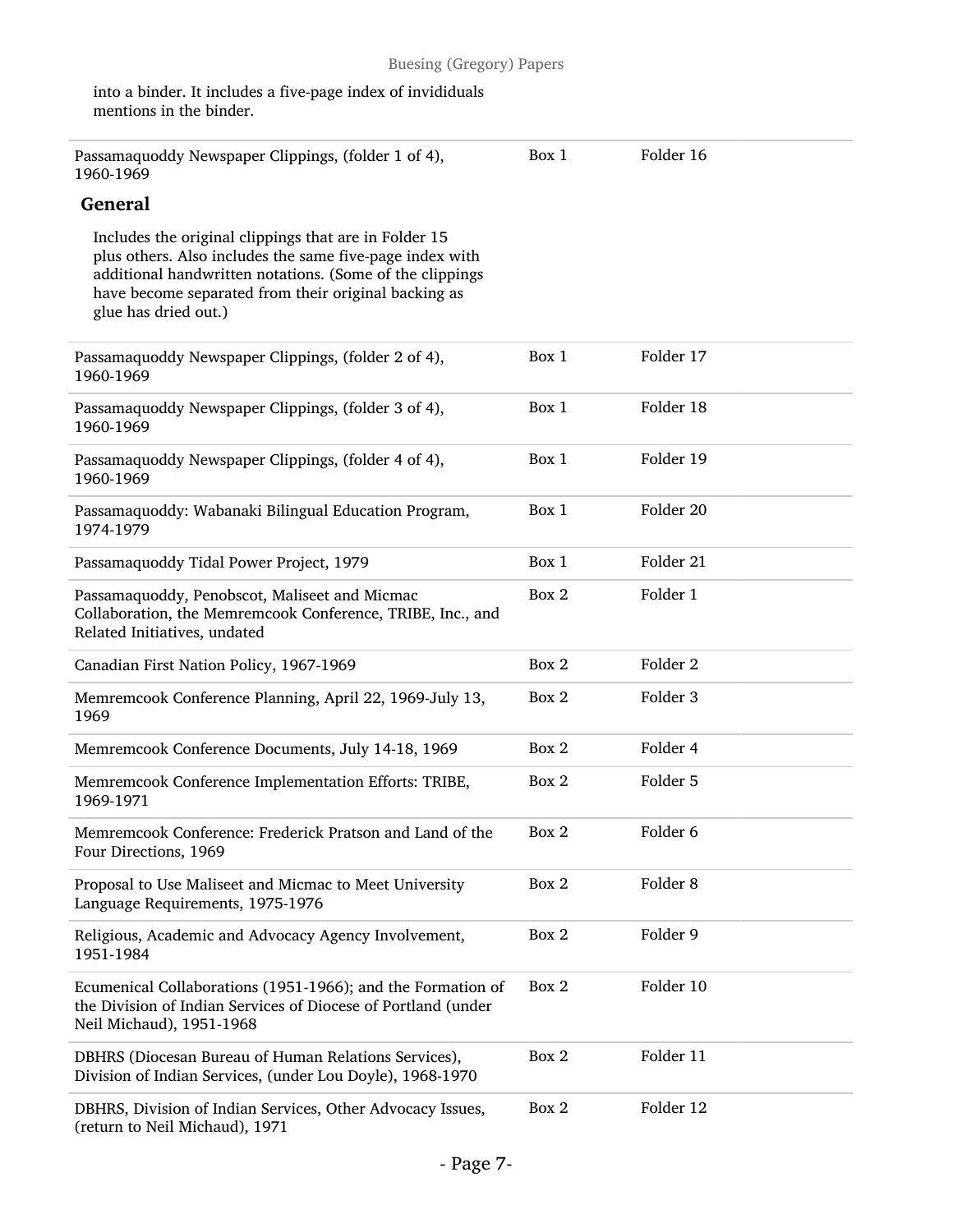| DBHRS, Division of Indian Services Advisory Board,<br>1969-1971                                                          | Box 2          | Folder 13            |
|--------------------------------------------------------------------------------------------------------------------------|----------------|----------------------|
| DBHRS, Division of Indian Service: "Once We Were Brothers",<br>1970-1971                                                 | Box 2          | Folder 14            |
| DBHRS, Division of Indian Services Advocacy Issues, Indian<br>Child Welfare, 1971                                        | Box 2          | Folder 15            |
| DBHRS, Division of Indian Services, Reprinting of Kaliss<br>Report and further Kaliss Project (folder 1 of 2), 1969-1971 | Box 2          | Folder 16            |
| DBHRS, Division of Indian Services, Reprinting of Kaliss<br>Report and further Kaliss Project (folder 2 of 2), 1969-1971 | Box 2          | Folder 17            |
| DBHRS, Division of Indian Services, Health and Homemaker<br>Services, and other Budgetary Issues, 1968-1972              | Box 2          | Folder 18            |
| Bowdoin College: Project Bermuda North, 1970-1971                                                                        | Box 2          | Folder 19            |
| Potential Use of VISTA for Native American Projects, 1971                                                                | Box 2          | Folder 20            |
| DBHRS, Division of Indian Services, Indian Resource Center:<br>Wabanaki Alliance, 1973-1975                              | Box 2          | Folder 21            |
| DBHRS, Division of Indian Services, Indian Resource Center:<br>Wabanaki Alliance, 1980                                   | Box 2          | Folder <sub>22</sub> |
| DBHRS, Division of Indian Services, Indian Resource Center:<br>Wabanaki Alliance, 1981                                   | Box 2          | Folder 23            |
| DBHRS, Division of Indian Services, Indian Resource Center:<br>Wabanaki Alliance, 1982                                   | Box 2          | Folder 24            |
| Indian Rights Association, 1965-1985                                                                                     | Box 2          | Folder 25            |
| Coalition of Eastern Native Americans (CENA), 1971-1975                                                                  | Box 2          | Folder 26            |
| Penobscot Nation Development, 1971-1981                                                                                  | Box 3          | Folder 1             |
| Penobscot Indian Corporation Proposals, 1971                                                                             | Box 3          | Folder <sub>2</sub>  |
| Proposals, undated                                                                                                       | Box<br>Unknown | Folder<br>Unknown    |
| Maliseet and Micmac Development: Association of Aroostook<br>Indians, 1971-1974                                          | Box 3          | Folder 3             |
| Association of Aroostook Indians, Inc. (AAI): Pre-<br>Incorporation to 1975, 1964-1975                                   | Box 3          | Folder 4             |
| Maine Off-Reservation Indian Reports, 1969-1971                                                                          | Box 3          | Folder 5             |
| Maliseet and Micmac Rights and Treaties in the United States,<br>1972                                                    | Box 3          | Folder 6             |
| The Aroostook Indian (Publication of the Association of<br>Aroostook Indians, Inc.), 1971-1980                           | Box 3          | Folder 7             |
| Maine Advisory Committee (MAC), U.S. Commission on Civil<br>Rights, 1965-1975                                            | Box 3          | Folder <sub>8</sub>  |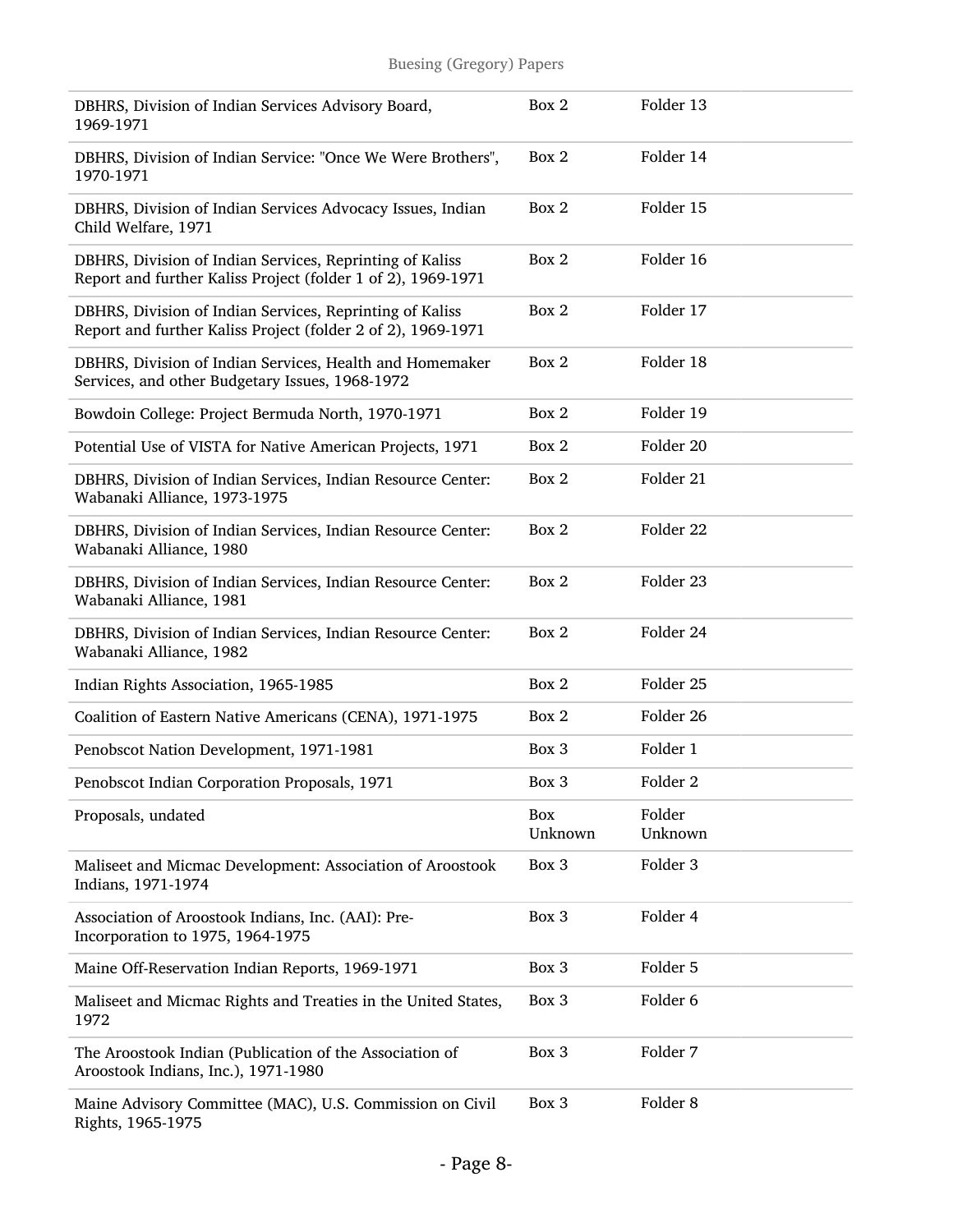| MAC: Organizational Documents and Minutes, 1972-1975                                                                                                                                   | Box 3                 | Folder 9            |
|----------------------------------------------------------------------------------------------------------------------------------------------------------------------------------------|-----------------------|---------------------|
| MAC: 1973 Hearing Materials, 1972-1973                                                                                                                                                 | Box 3                 | Folder 10           |
| <b>General</b>                                                                                                                                                                         |                       |                     |
| Includes USCCR MAINE INDIAN HEARINGS, Gregory P.<br>Buesing, BACKGROUND REPORT, February 7-8, 1973,<br>clipped in two sections                                                         |                       |                     |
| MAC: Preliminary Report, 1973                                                                                                                                                          | Box 3                 | Folder 11           |
| Collaboration between the Tribes, the MAC and<br>Other Officials to Build on the Preliminary Report<br>Recommendations, 1973                                                           | Box 3                 | Folder 12           |
| MAC: Lead up to and Publication of the Final Report,<br>1974-1981                                                                                                                      | Box 3                 | Folder 13           |
| MAC: Final Report, 1974                                                                                                                                                                | Box 3                 | Folder 14           |
| MAC: Press Reaction to Final Report, 1974-1975                                                                                                                                         | Box 3                 | Folder 15           |
| MAC: Non-Native American Issues, 1972-1975                                                                                                                                             | Box 3                 | Folder 16           |
| MAC: Restructuring and Rechartering Committee, 1973-1975                                                                                                                               | Box 3                 | Folder 17           |
| USCCR Report - Eastern Indians, 1981                                                                                                                                                   | Box 3                 | Folder 18           |
| New England Initiatives: The 1973 New England<br>Clearinghouse Indian Leadership Conference: and the Indian<br>Task Force of the Federal Regional Council of New England,<br>1974-1981 | Box 4                 | Folder 1            |
| New England Clearinghouse Indian Leadership Conference<br>and Indian Task Force, undated                                                                                               | <b>Box</b><br>Unknown | Folder<br>Unknown   |
| Indian Leadership in New England, 1973                                                                                                                                                 | Box 4                 | Folder <sub>2</sub> |
| FRC/ITF: Organizational and Administrative Documents,<br>1976-1981                                                                                                                     | Box 4                 | Folder <sub>3</sub> |
| FRC/ITF: Work Plans and Progress Reports, 1975-1981                                                                                                                                    | Box 4                 | Folder 4            |
| FRC/ITF: Federal Recognition and Access to Indian Funding,<br>1975-1980                                                                                                                | Box 4                 | Folder 5            |
| FRC/ITF: Border Issue Activity with Mexico and/or Canada,<br>1963-1980                                                                                                                 | Box 4                 | Folder 6            |
| FRC/ITF: American Indian Policy Review Commission,<br>1976-1978                                                                                                                        | Box 4                 | Folder 7            |
| FRC/ITF Coordination with Boston Indian Council on<br>Maliseet and Micmac Recognition efforts and Border Rights,<br>1975-1980                                                          | Box 4                 | Folder <sub>8</sub> |
| Maliseet and Micmac Recognition, 1978-1982                                                                                                                                             | Box 4                 | Folder 9            |
| Association of Aroostook Indians: Maliseet and Micmac<br>Recognition Efforts, 1978-June 1979                                                                                           | Box 4                 | Folder 10           |